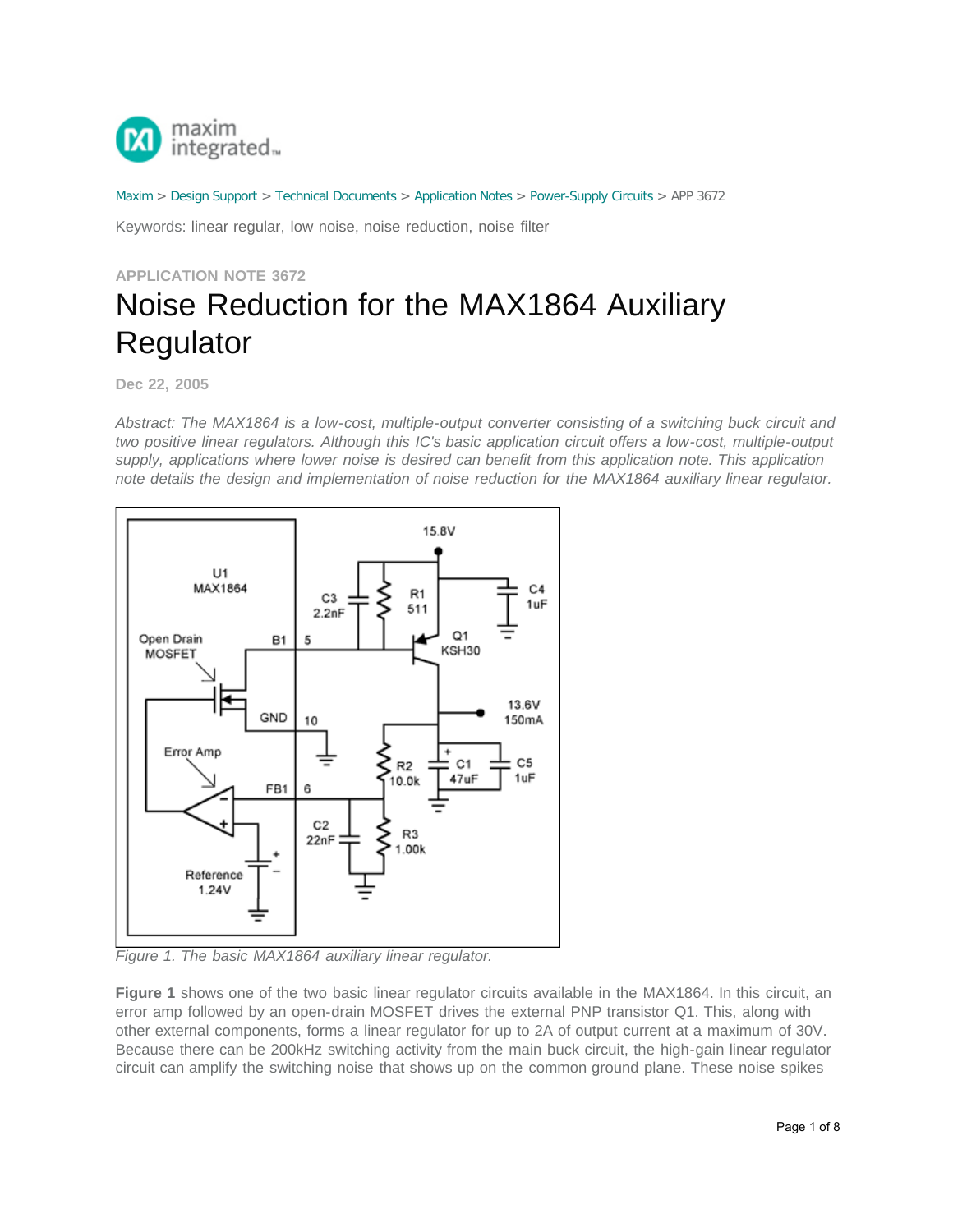are amplified and sent to the output transistor where they are amplified even further. When these noise spikes conduct through the base of Q1, this transfers charge to the output capacitor. With no load, this can cause the output to rise above the output voltage set point. The switching noise is also seen on the output capacitor; larger output capacitors can reduce the noise, but adding capacitance might not be acceptable due to larger cost and board space.



*Figure 2. The addition of R7 and C12 provides switching noise reduction.* 

Figure 1 shows a capacitor C3 across Q1 base, this reduces noise that is amplified by the error amp. The rolloff frequency is quite high because of the low base impedance. In this case, with 0.150A emitter current the emitter resistance is:

$$
R_e = \frac{V_T}{I_E}
$$
 Where  $V_T = 25 \text{mV}$ 

With Re at 0.167Ω with a minimum Beta of 15, the worst-case impedance reflected at the base is 2.5Ω (Beta \* Re). With C3 at 2.2nF, this filter begins to roll off at 29MHz. This is not an effective place for a filter to be applied because, at this point, the impedance is too low. The circuit in **Figure 2** addresses this problem by placing a 1.2k resistor in series with the base of Q1 to raise the impedance. Then, with the addition of C12, a more cost-effective filter can be formed. Now, because the impedance seen by C12 is 1.2k, the rolloff (Frol) with a 22nF for C12 is:

$$
\mathrm{F}_{\mathrm{rol}} = \frac{1}{6.28 \cdot \mathrm{R7} \cdot \mathrm{C12}}
$$

Clearly, a 6kHz rolloff provides better filtering of 200kHz switching noise than the circuit in Figure 1. R7 must be selected so that it does not limit Q1 base drive current. This circuit, with R7 at 1.2k, can deliver a maximum of 12.6mA of base drive current to Q1. Power dissipation can also be an issue in R7. In this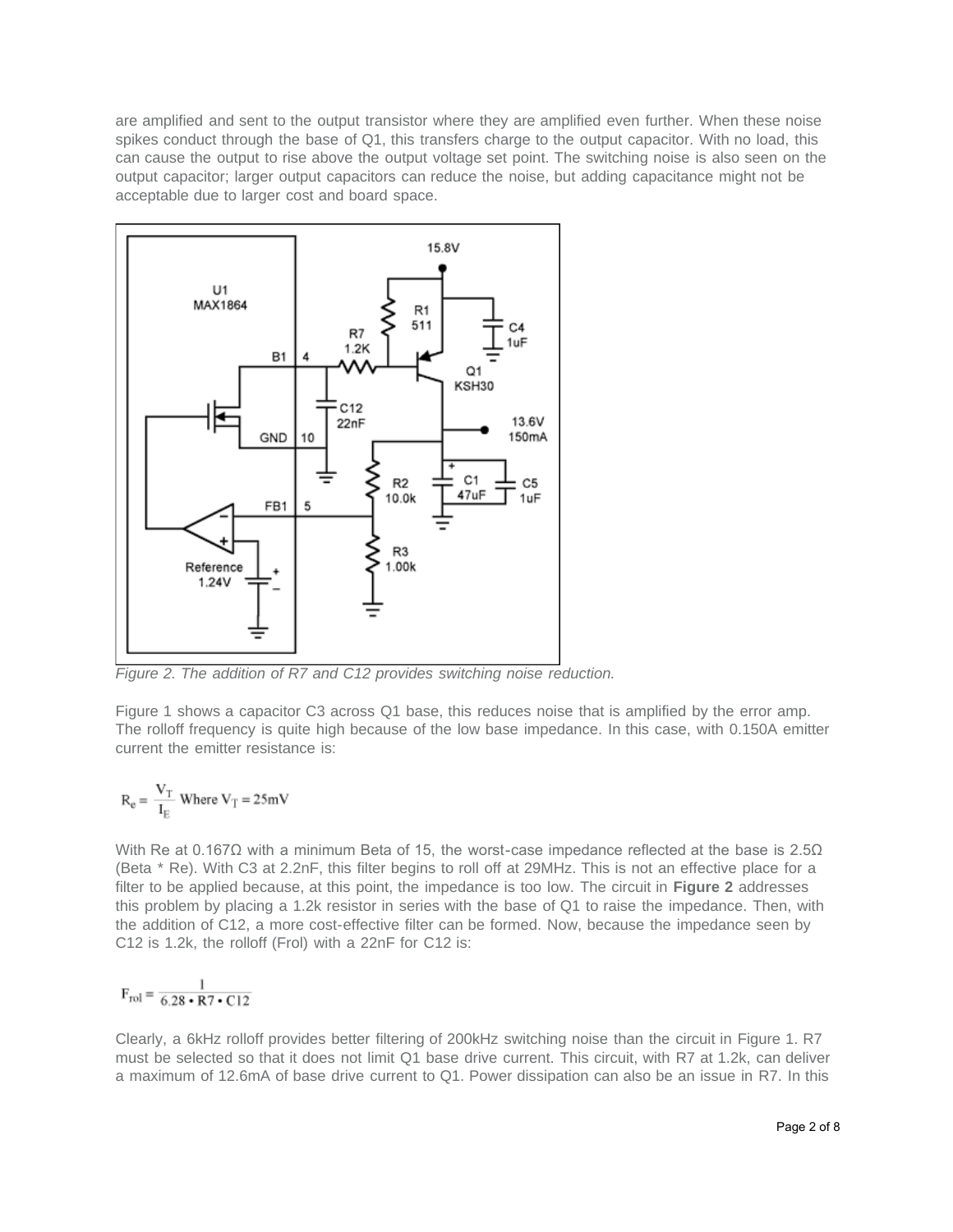case, the maximum power in R7 is 200mW (1.2k \* 12.6mA²). This assumes that there can be a maximum of 15.1V (15.8V - 0.7V) across R7. With a minimum Beta for Q1 of 15, the circuit can source a minimum of 190mA output current. In applications where lower output voltages are needed and the input voltage is lower, R7 will have to be reduced to allow the minimum base drive required for the specified output current. This might require a larger C12 capacitor to achieve the same filtering as in Figure 2.

To determine the frequency where C12 and R7 should roll off, the worst-case equivalent series resistance (ESR) for the output capacitor, C1, needs to be known. Then set the rolloff for R7/C12 to cancel the zero created by the ESR of the output capacitor. For example, if the lowest ESR of C1 is 0.6Ω, then this introduces a zero at:

 $F_{\text{zer}} = \frac{1}{6.28 \cdot \text{ESR} \cdot \text{C1}}$  or  $F_{\text{zer}} = 5.7 \text{kHz}$ 

Then, by setting Frol equal to Fzer, and if R7 has been selected at 1.2k, C12 can be found to be 22nF. In other words:

$$
\frac{C1 \cdot ESR}{R7} = C12 \text{ or } C12 = 23.5nF
$$

It is important to note that the circuit in Figure 1 also has a pole to cancel the ESR zero in the output cap. This pole is formed by the parallel combination of R2, R3, and capacitor C2. Unfortunately, this does little to filter the switching noise generated inside the chip. C12 in Figure 2 provides a dual-purpose role to both cancel the ESR zero, and filter internally generated noise at the chip output.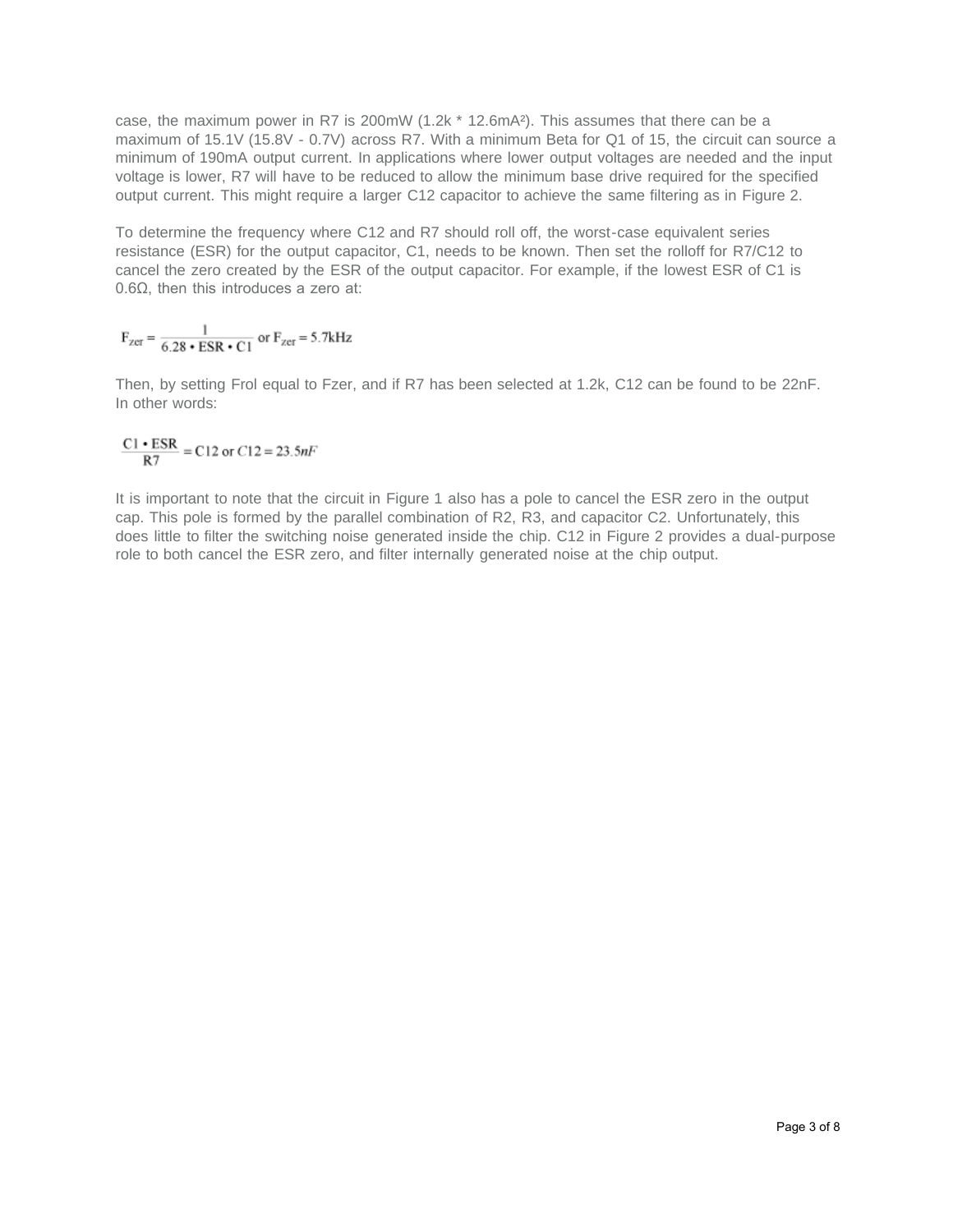

*Figure 3. The noise pickup by the circuit in Figure 1.*

**Figure 3** shows the 200kHz noise that is generated when the switching buck is running and the circuit in Figure 1 is used. This output noise is very much dependent on the load on the switcher. From Figure 3 we can see that when the buck circuit generates noise, the linear output on C1 is driven up 56mV peak, then the load current of 50mA discharges the output. **Figure 4** shows that placing a filter after the highgain linear regulator circuit dramatically reduces the output noise to 7.3mV peak-to-peak. An added bonus is that less charge is injected through Q1, so full to no-load regulation is also greatly improved.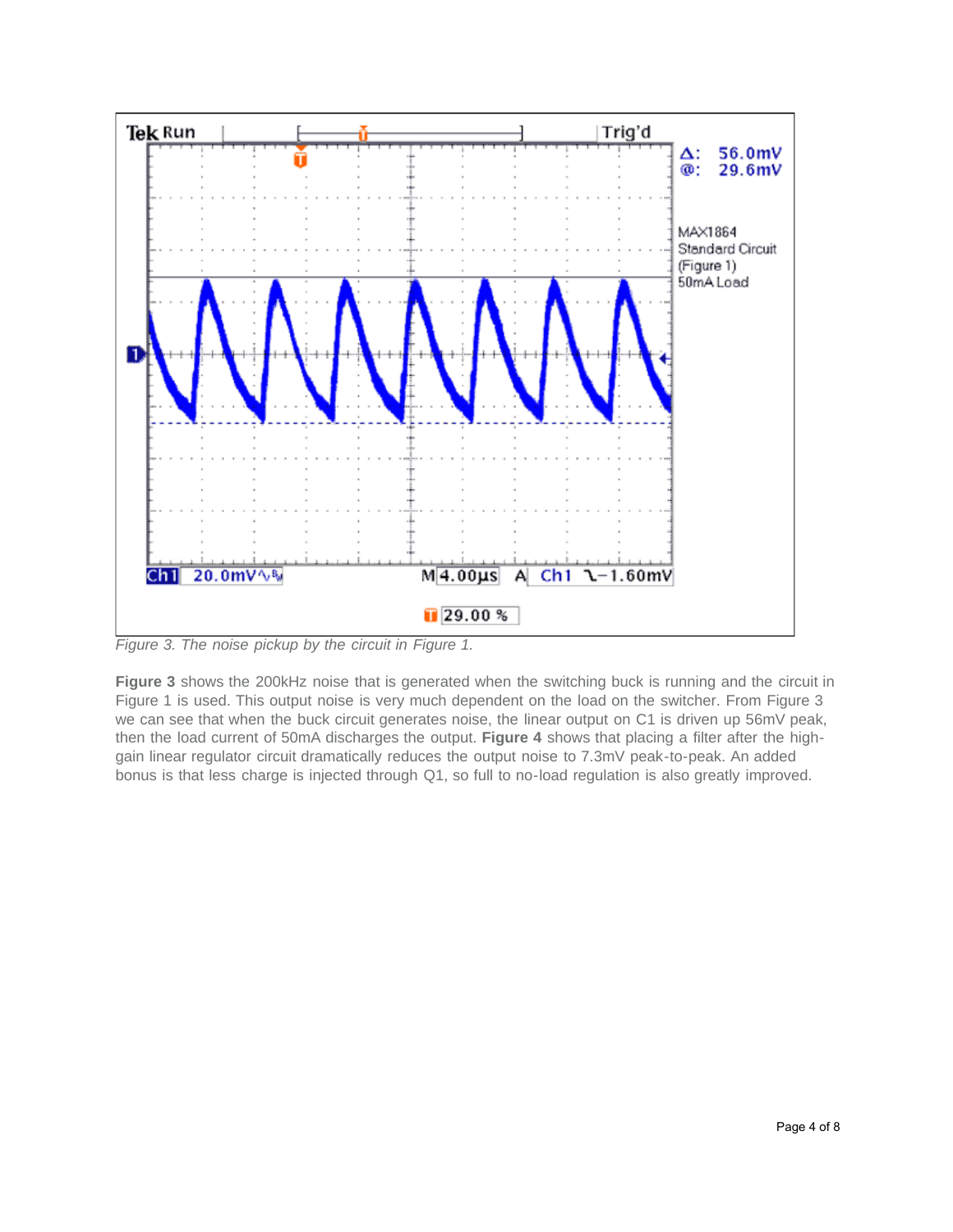

*Figure 4. Under the same conditions as in Figure 3, the circuit in Figure 2 has a much lower output noise than the circuit in Figure 1.* 

The MAX1864 is a versatile integrated circuit that can provide cost-effective, multiple-output converters. A practical application circuit using the MAX1864 is shown in **Figure 5**. In this dual-output circuit, the buck regulator generates a 3.3V output at 7A, while the auxiliary regulator is generating a 5V output at 0.15A. Even with the loss generated by the drop of 7V on Q2, the overall efficiency for the circuit in Figure 5 is 89%.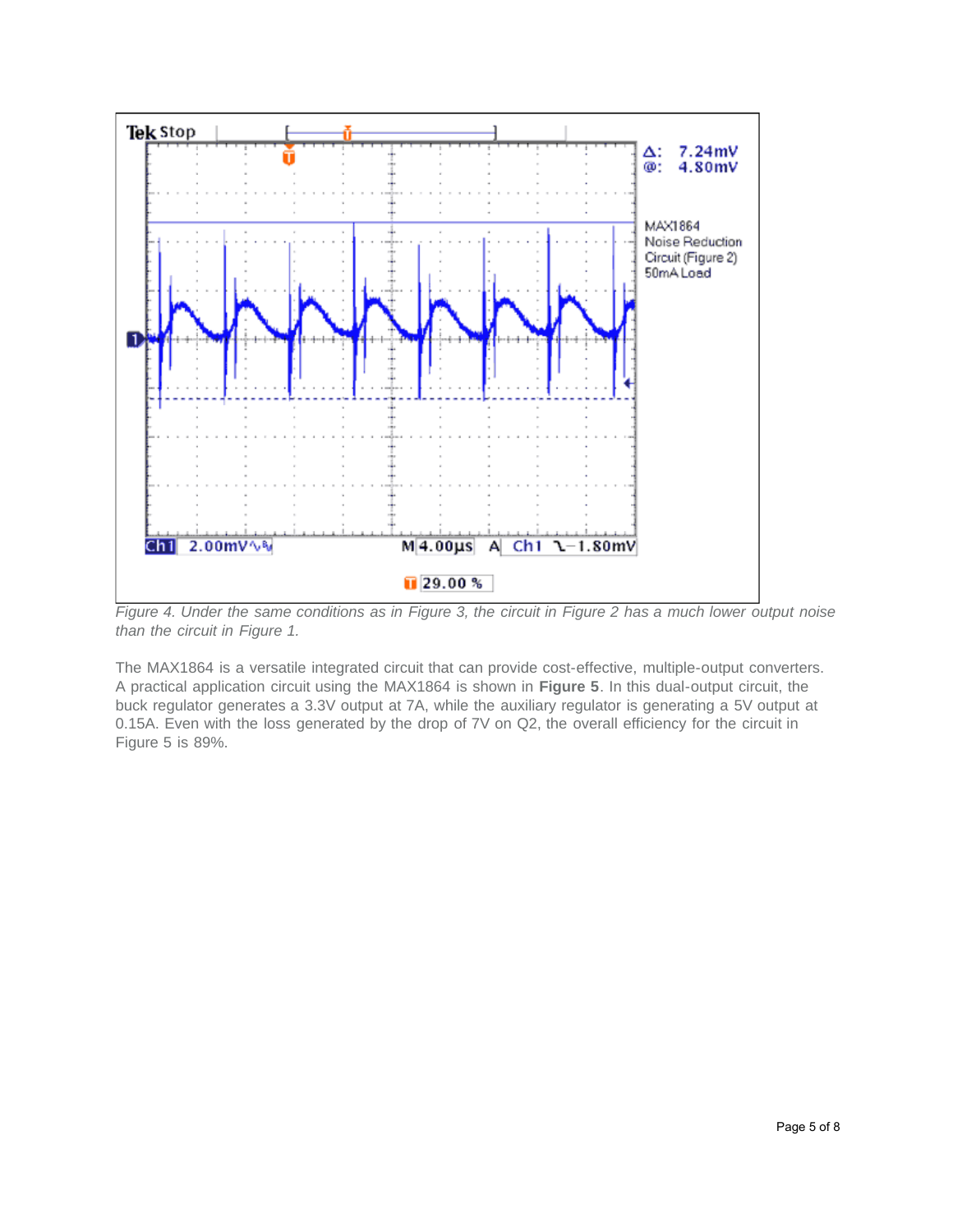

*Figure 5. The MAX1864 dual-output circuit uses noise reduction.* 

| Table 1. The Data for the Circuit in Figure 5 |  |  |  |  |  |
|-----------------------------------------------|--|--|--|--|--|
|-----------------------------------------------|--|--|--|--|--|

| $ V_{in} $ | <u>lin</u> | $ V_{\text{out}} $    | $I_{\text{out}}$ | $\sqrt{V2}$ | $ 12\rangle$                                  | <b>Efficiency (%)</b> |
|------------|------------|-----------------------|------------------|-------------|-----------------------------------------------|-----------------------|
|            |            | 12.012 0.047 3.3220 0 |                  | 5.0846 0    |                                               |                       |
|            |            |                       |                  |             | 9.989 2.670 3.3262 7.007 5.0722 0.1505 0.902  |                       |
|            |            |                       |                  |             | 12.008 2.259 3.3272 7.007 5.0743 0.1505 0.887 |                       |
|            |            |                       |                  |             | 14.004 1.969 3.3276 7.007 5.0777 0.1505 0.873 |                       |

**Table 1** shows the tabulated data for this circuit. (**Table 2** is a parts list.) It is important to note that this MAX1864 circuit has provisions for one more positive auxiliary regulator on pins 7 and 8. The MAX1865 has extra positive and negative gain blocks in addition to the features of the MAX1864, providing the capability to generate quintuple-output power supplies. The MAX1964 and MAX1965 add the ability for power-up sequencing and tracking. The MAX8513 and MAX8514 can also benefit from the noisereduction techniques presented in this paper. The MAX1865, MAX1965, and MAX8514 all have negative output regulators and, although this is not presented here, the PNP transistor can be replaced with equivalent NPN transistors to facilitate the same noise-reduction techniques. These multiple-output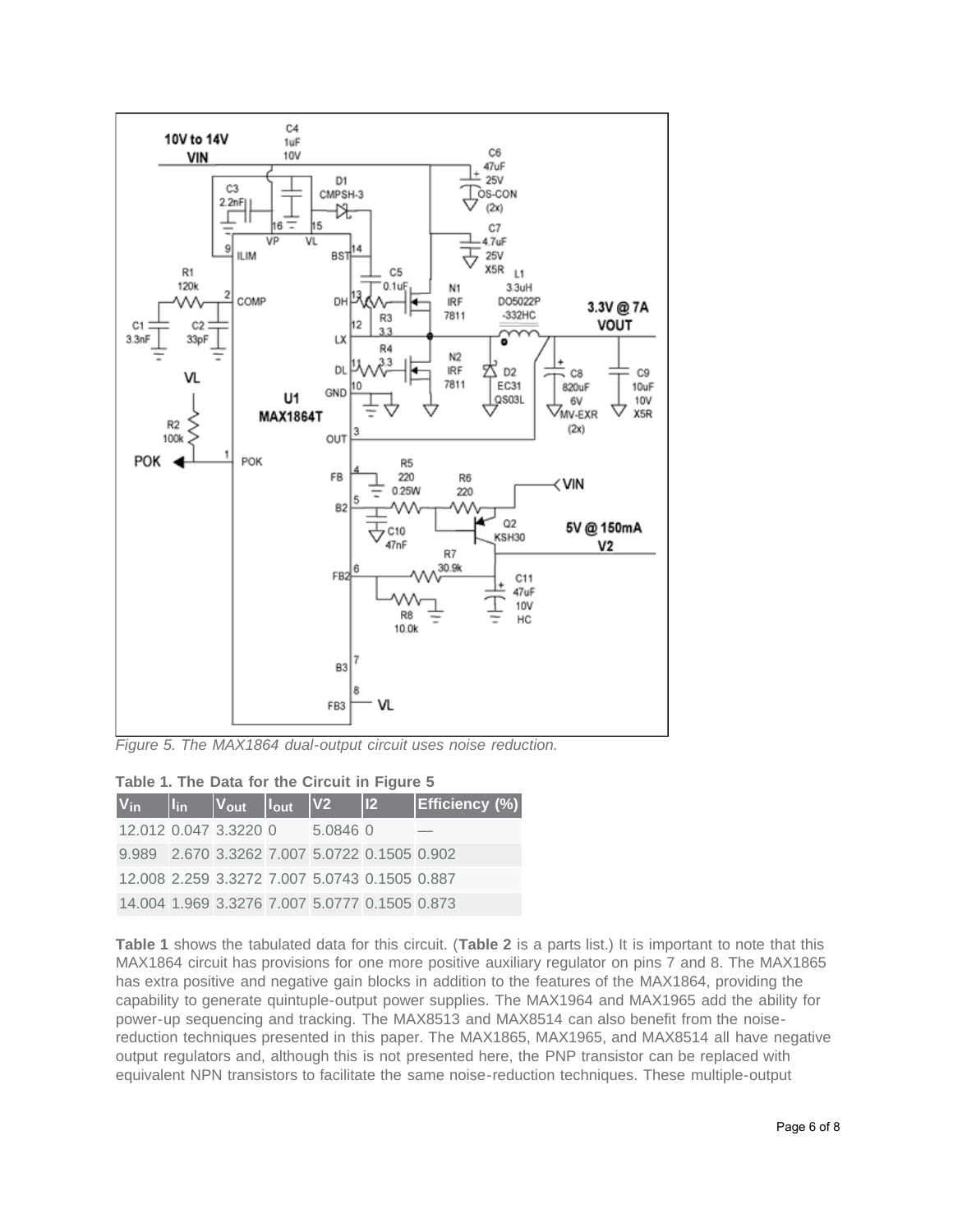supplies with reduced output noise are of much greater value to the engineer.

| Designation Quantity Description |                |                                                                        |
|----------------------------------|----------------|------------------------------------------------------------------------|
| C <sub>1</sub>                   | 1              | 3.3nF ceramic capacitor (0805)                                         |
| C <sub>2</sub>                   | 1              | 33pF ceramic capacitor (0805)                                          |
| C <sub>3</sub>                   | 1              | 2.2nF ceramic capacitor (0805)                                         |
| C <sub>4</sub>                   | 1              | 1µF 10V X7R ceramic capacitor (0805)<br>Taiyo Yuden LMK212BJ105MG      |
| C <sub>5</sub>                   | 1              | 0.1µF ceramic capacitor (0805)                                         |
| C6                               | $\overline{2}$ | 47µF 25V organic semiconductor cap<br>Sanyo 25SC47M                    |
| C7                               | 1              | 4.7µF 25V X5R ceramic capacitor (1210)<br>Taiyo Yuden TMK325BJ475MN    |
| C <sub>8</sub>                   | $\overline{2}$ | 820µF 6V aluminum electrolytic cap<br>Sanyo 6MV820EXR                  |
| C <sub>9</sub>                   | 1              | 10µF 10V X5R ceramic capacitor (1210)<br>Taiyo Yuden LMK325BJ106MN     |
| C <sub>10</sub>                  | 1              | 47nF ceramic capacitor (0805)                                          |
| C11                              | 1              | 47µF 10V aluminum electrolytic cap<br>Sanyo 10MV47HC                   |
| D <sub>1</sub>                   | 1              | 100mA 30V Schottky diode (SOT-23)<br>Central Semi CMPSH-3              |
| D <sub>2</sub>                   | 1              | 3A 30V Schottky diode Nihon EC31QS03L                                  |
| L1                               | 1              | 3.3µH 15A Power Inductor<br>Coilcraft DO5022P-332HC                    |
| N1, N2                           | 1              | 12mΩ N-channel MOSFET (SO-8)<br><b>International Rectifier IRF7811</b> |
| Q2                               | 1              | 1A 40V PNP transistor (D-PAK)<br>Fairchild KSH30                       |
| R <sub>1</sub>                   | 1              | 120 $k\Omega$ 5% resistor (0805)                                       |
| R <sub>2</sub>                   | 1              | 100k $\Omega$ 5% resistor (0805)                                       |
| R3, R4                           | 2              | $3.3\Omega$ 5% resistor (0805)                                         |
| R <sub>5</sub>                   | 1              | 220Ω 0.25W 5% resistor (1210)                                          |
| R <sub>6</sub>                   | 1              | 220Ω 5% resistor (0805)                                                |
| R7                               | 1              | 30.9kΩ 1% resistor (0805)                                              |
| R <sub>8</sub>                   | 1              | $10.0$ k $\Omega$ 1% resistor (0805)                                   |
| U <sub>1</sub>                   | $\mathbf{1}$   | <b>MAX1864TEEE (16-QSOP)</b>                                           |

|  |  |  | Table 2. 10V to 14V Input 3.3V at 7A, 5V at 0.15A Output |  |  |  |  |  |
|--|--|--|----------------------------------------------------------|--|--|--|--|--|
|--|--|--|----------------------------------------------------------|--|--|--|--|--|

| <b>Related Parts</b> |                                                                   |                     |
|----------------------|-------------------------------------------------------------------|---------------------|
| MAX1864              | xDSL/Cable Modem Triple/Quintuple Output Power<br><b>Supplies</b> | <b>Free Samples</b> |
|                      |                                                                   |                     |